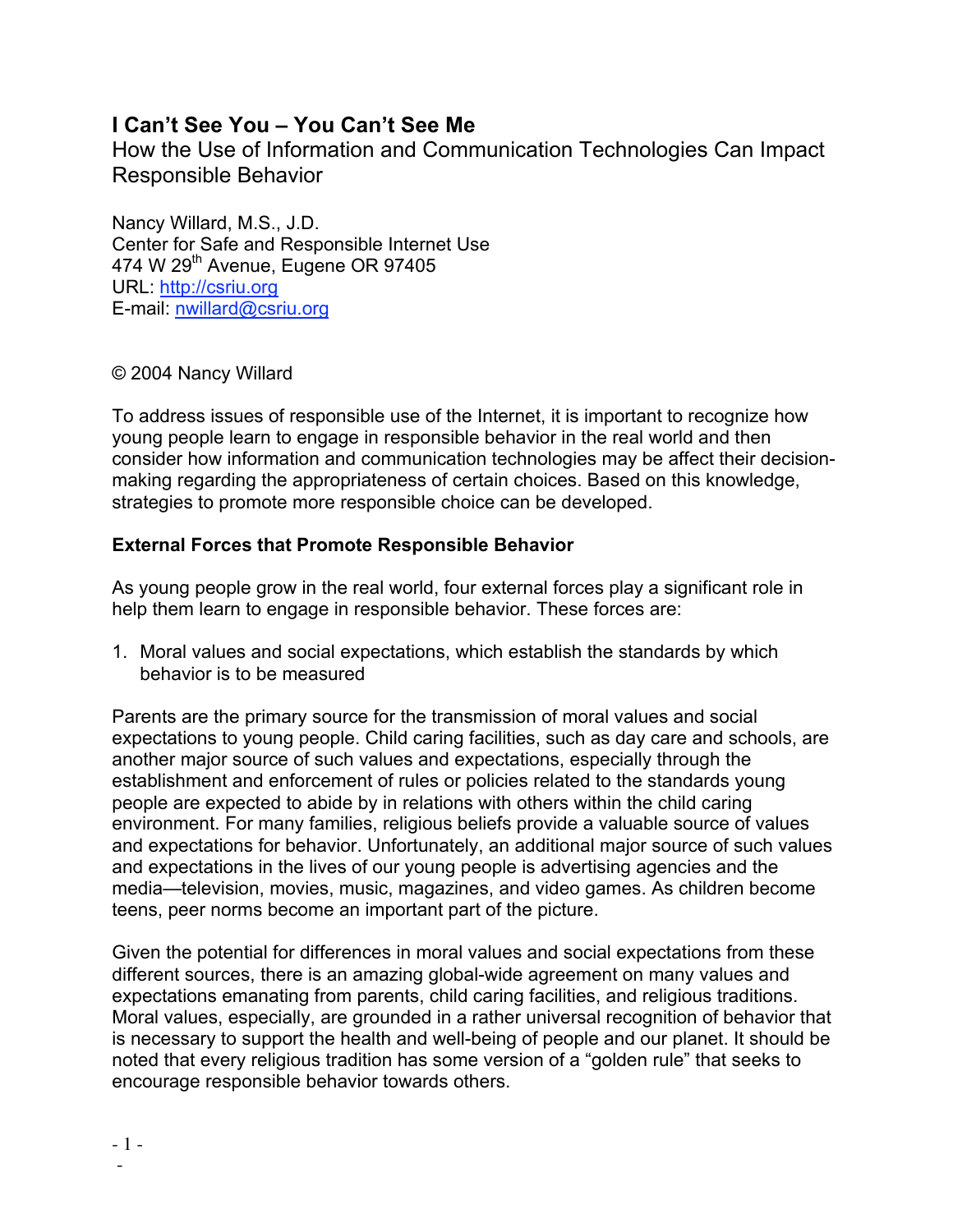Unfortunately, many of the advertising and media messages, especially those targeted to young people, promote values that do not encourage behavior that supports the health and well-being of others. The substance of many advertising messages is that personal value is directly related to physical appearance and acquisitions. Advertising messages often foster rebellion against authority or expectations. Advertisers in particular promote youth rebellion as a way to stimulate brand loyalty. An ad for a sugary cereal ends with kids jumping up with fists in the air shouting, "We eat what we like." This kind of a message easily translates to a general attitude of "I'll do what I want," and "I'll take what I want."

There are ample concerns that entertainment media is fostering disrespectful attitudes and violence directed toward others, especially 'different others.' The very popular violent video game Grand Theft Auto, which allows users to gain points by killing hobos and Haitians, is an example of such promotion of disrespect and violence. Entertainment media in various forms of "reality shows" is also promoting the value of public disclosure of personal concerns. Ample evidence from extensive research reveals that these kinds of media strongly influence values, attitudes, and behavior of young people.

As young people grow, the values and expectations transmitted by others, and influenced by the following three factors, become internalized. A child's understanding of moral values and social expectations is tied to their cognitive development, especially their ability to take the perspective of others. (Nucci, 1989) A major task of adolescence is the development of personal identity. (Erickson, 1963) This personal identity incorporates an internalized moral code—an internalized set of values and expectations that will guide decisions relating to ethical and responsible behavior.

The manner in which values or expectations may influence behavior also is influenced by an individual's characterization of the issue as involving a moral value, social expectation, or personal choice. (Turiel, 1983)

Moral values are categorical, universalizable, and structured by underlying conceptions of justice, rights, and welfare. Social expectations are arbitrary and agreed-upon uniformities in social behavior that are determined by the social system and which are alterable and context dependent—that is the expectations for behavior can vary depending on the environment. Personal choice issues are those issues, which impact only on the self. Some issues are multifaceted issues that implicate moral values, as well as social expectations or personal choices.

The manner in which an individual characterizes an issue will affect how the person makes decisions about personal behavior with respect to that issue. For example, one person may consider the issue of abortion in the context of a moral value, whereas another person may view the issue from the perspective of personal choice. A key factor that has been identified as important in an individual's characterization of an issue as involving a moral value, social expectation, or personal choice is the individual's determination of whether or not a certain action will result in harm to another.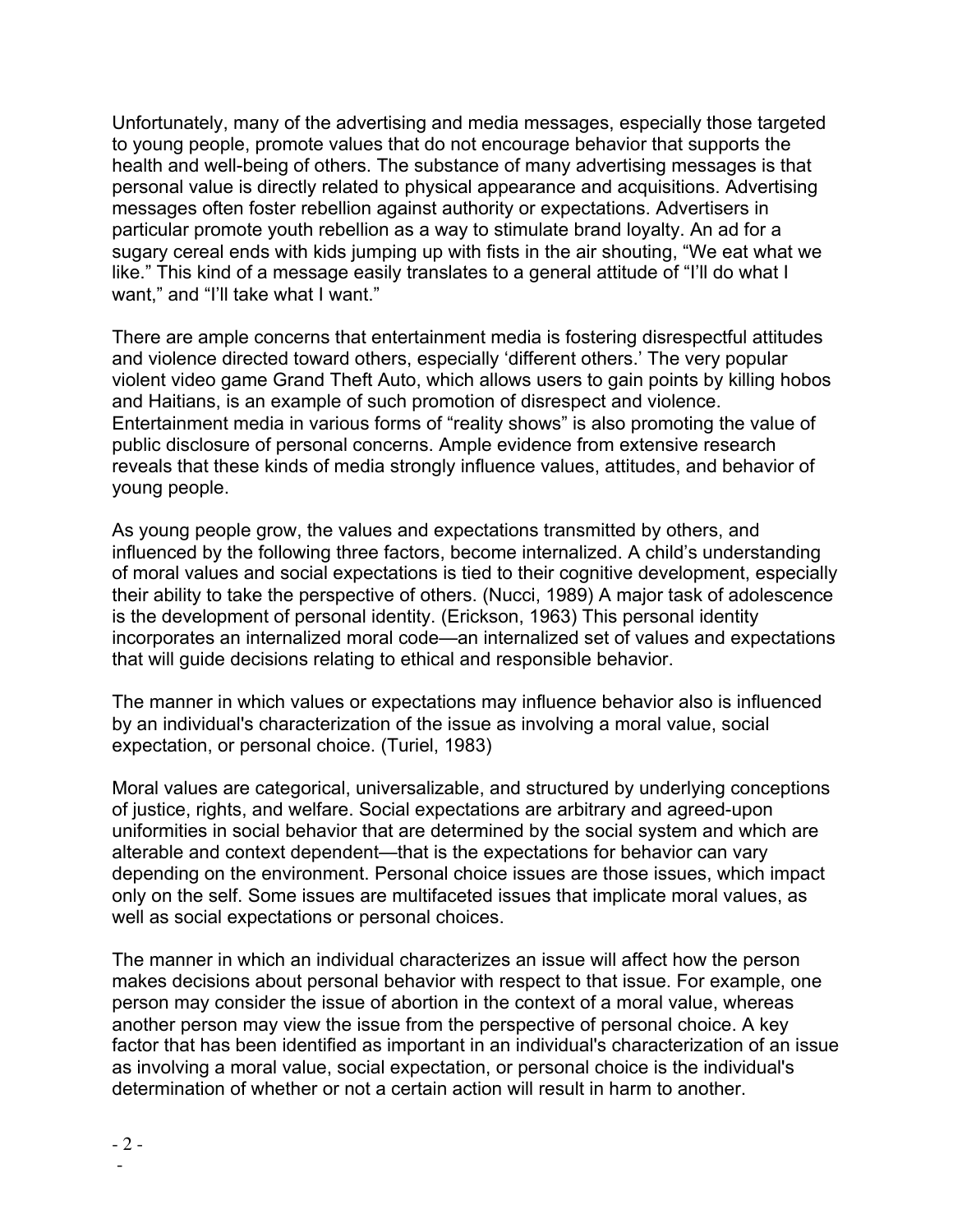Educational policies and interventions can also enhance the transmission of values and expectations for behavior. Most schools have developed approaches to address school safety. Fostering positive relationships between students and between staff and students are an essential component of any school safety plan.

#### 2. An empathic recognition that an action has caused harm, which leads to remorse.

When a young person engages in action that harms another and recognizes that his or her action has caused harm, this generally will result in empathic recognition—feeling bad inside because you have harmed another. Empathic recognition is recognized as a significant vehicle by which external or society-based values become internalized. (Hoffman, 1984, 1991)

Empathy has both an affective (feeling) component, as well as a cognitive (thinking) component. Affectively, people appear to differ in the degree to which they are sensitive to the emotional states of others. Differences appear to relate, in part, to biologically based personality traits. People appear to vary in the degree to which they are sensitive to others and to situations unfolding around them. Differences also appear to relate to life experiences. A child whose own feelings are not recognized or properly responded to will frequently have greater difficulty being emotionally sensitive to the feelings of another person.

Empathy is also connected with cognitive development. As young people grow, they gain greater abilities to recognize and understand the perspectives of others—to put themselves in another person's shoes. The ability to take the perspective of others impacts how one responds to the perceived distress of others. The early teen years are a time where there is a major cognitive development shift that leads to a significantly greater ability to take the perspectives of others.

When a younger child perceives that another child is hurt, this generally stimulates a direct empathic response—feeling hurt inside because they see that someone else is feeling hurt. Younger children are not as likely to have an empathic response if they are not directly in the presence of the child who is hurt. Simply being told that another child has been harmed or is feeling hurt will generally not stimulate significant internal empathic feelings in a younger child. The emerging ability to take the perspectives of another person increases the probability that a growing child or young teen will have an empathic response—feeling hurt inside—upon learning that an unseen other person has been harmed or is feeling hurt. This process is sometimes called predictive empathy.

Empathy-induced remorse is a bad feeling about oneself when one is aware of that his or her actions have harmed another. Empathy-induced remorse may lead to efforts to remedy the situation. Alternatively, the person who becomes aware that his or her actions have harmed another may seek to prevent feelings of remorse by rationalizing his or her actions. Rationalizations will be discussed below.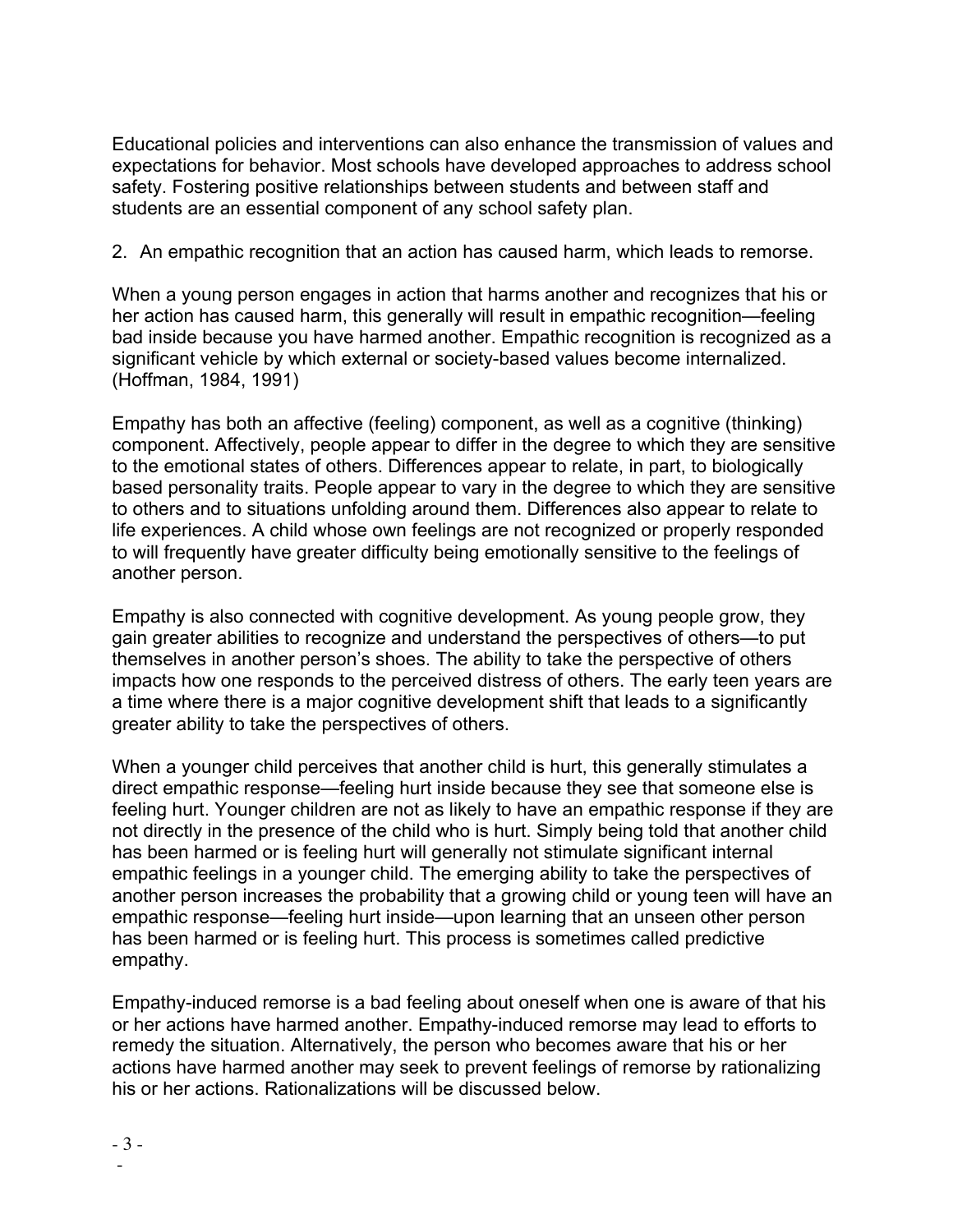Educational interventions can enhance the potential that a young person will have an empathic response to another person who has been harmed or is feeling hurt. Violence and bullying programs used in schools today contain components that seek to enhance empathy, perspective taking, and recognition of the feelings of others. Increasing the potential that a young person will have an empathic response to the hurt of another and feel remorse if his or her actions caused this hurt is a critically important foundation for the prevention of violence and bullying.

3. Social disapproval, which leads to feelings of shame or 'loss of face.'

When a young person engages in irresponsible or harmful behavior and recognizes that others are aware of and disapprove this behavior, this recognition can lead to feelings of shame and 'loss of face.' Parents and peer are key providers of social approval or disapproval.

Because their survival depends on it, young people are clearly strongly influenced by the approval or disapproval of their behavior by their parents, or other adult serving in that capacity. Extensive research has demonstrated that active parental involvement including active supervision and appropriate responsiveness to behavior that is not in accord with values and expectations, is the key to a raising responsible young people.

Parental involvement also plays an important role with respect to peer influence. Active parents play a strong role in a young person's selection of friends and in moderating the impact of peer pressure. When parents are permissive or uninvolved, peer groups can assume what should be the role of parents approving or disapproving behavior.

4. Negative consequence imposed by person in authority, which can lead to remorse or shame, but can also lead to anger directed at the person in authority.

When a young person engages in irresponsible or harmful behavior that is detected by a person with authority over the young person, this will generally lead to a negative consequence. Parents and school officials are the most common authority figures to impose negative consequences on young people.

The nature of the negative consequence that is imposed in response to irresponsible or harmful behavior is of critical importance. A disciplinary response that forces the child or teen to recognize the harm that was caused, thus enhancing an internal empathic response and feelings of remorse, and focuses on how his or her actions were not in accord with established values and expectations, thus enhancing feelings of shame, can be very powerful in influencing future behavioral choices. Additionally, a very effective disciplinary response is one that requires the child or teen to take a positive action to cure any harm that was caused.

An ineffective negative consequence is that of punishment—a consequence that merely demonstrates the power of the person in authority to impose his or her will on the child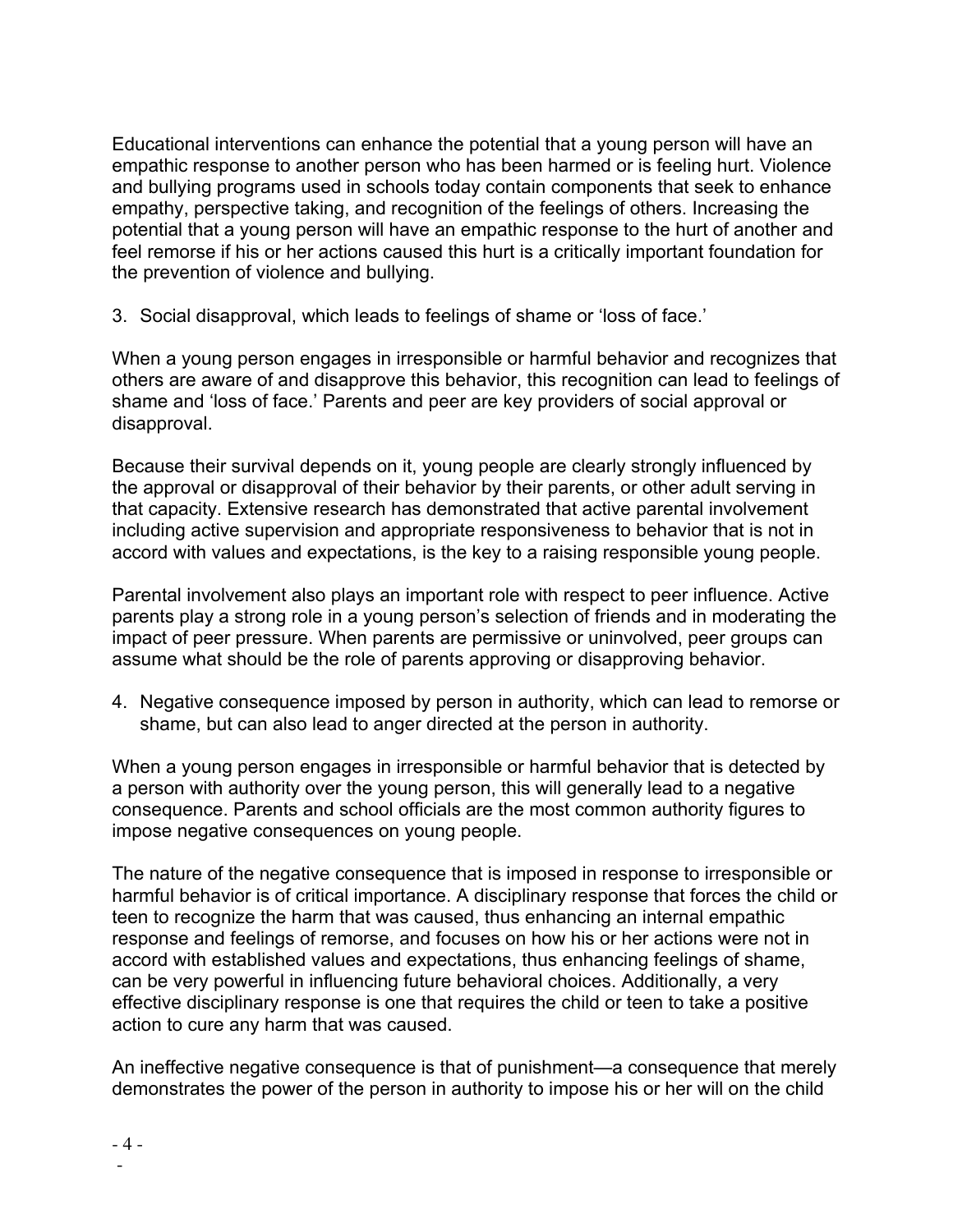or teen and is unrelated to the action that was irresponsible or caused harm. A punitive response will frequently shift the young person's focus away from the harm that his or her action has caused to anger at the person in authority. While feelings of remorse or shame can influence future behavior, feelings of anger at the authority figure generally will not influence future behavior other than behavior that seeks to avoid future detection.

Unfortunately, a common negative consequence applied in schools can be applied in a manner that makes it an ineffective punitive response—suspension for a period of days. Suspension, in and of itself, does nothing to force a young person to confront the harm his or her actions caused to another. Suspension fails to provide a vehicle for the young person to take an action that will cure the harm. In cases of egregious behavior, suspension may be an appropriate response, but it will only be effective if combined with other consequences that force recognition of harm and allow for a cure of that harm.

### **Rationalizations**

When we perceive that we acted in a way that is not in accord with established social expectations or our own internal moral code, we will generally feel guilty—unless we can rationalize our actions in some manner. It appears that we are all willing, under certain circumstances, act in ways that are not in accord with established social expectations or our internal moral code. We each appear to have an internalized limit about how far we are willing to waiver from the ideal set forth in our personal moral code. This limit protects against unlimited inappropriate activity. (Nisan, 1991)

There are a number of factors that appear to influence behavior that waivers from our personal moral code. (Nisan, 1991; Bandura, 1991) We are more likely to waiver when our assessment is that:

- "I won't get caught." There is an extremely limited chance or no chance of detection and punishment.
- "It didn't really hurt." The inappropriate action will not cause any perceptible harm.
- "Look at what I got." The harm may be perceptible, but is small in comparison with the personal benefit we will gain.
- "It is not a real person." The harm is to a large entity, such as a corporation, and no specific or known person will suffer any loss.
- "Everyone does it." Many people engage in such behavior, even though some may consider the behavior may be considered illegal or unethical.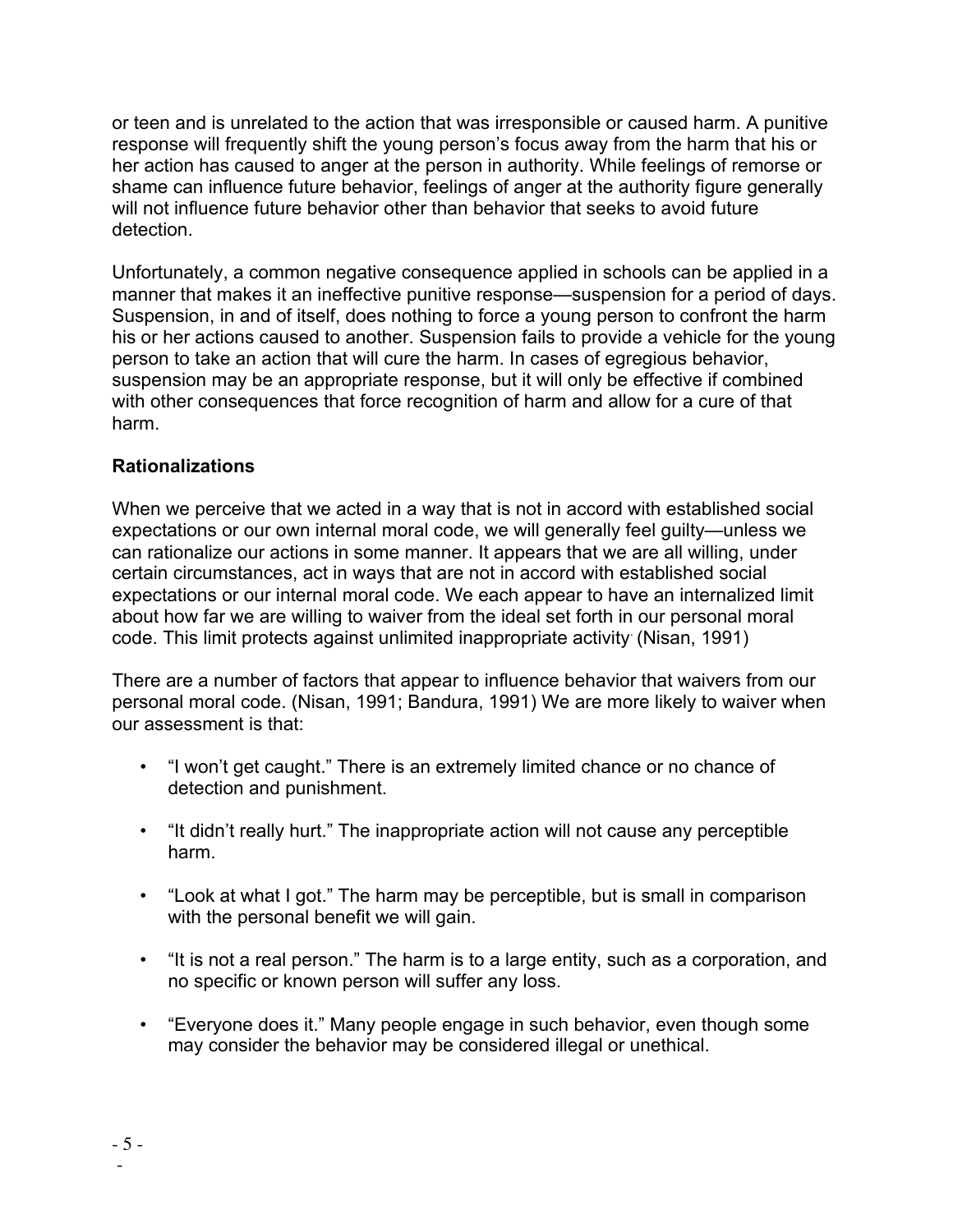• "They deserve it." The entity or individual that is or could be harmed by the action has engaged in unfair or unjust actions.

## **Impact of Information and Communication Technologies**

It is quite apparent that when people use the Internet they are often quite willing to do or say things that they would be much less likely to do or say in the "real world." This phenomenon has been termed "disinhibition." The following is a description of disinhibition:

With regard to individual's behavior on the Internet could be summarized as behavior that is less inhibited than comparative behavior in real life. Thus disinhibition on the Internet ... is seen as any behavior that is characterized by an apparent reduction in concerns for self-presentation and the judgment of others. (Joinson, 1998, p. 44)

Disinhibition on the Internet is a neutral aspect of online behavior. Disinhibition may lead to either a negative or positive result. Disinhibition in Internet communication may lead to hostile communication, or it may allow individuals who feel disenfranchised or disempowered in the real world to express their thoughts more effectively in an online environment. Disinhibition with respect to searching for information on the web may allow a person to more comfortably research information related to a sensitive health issue or may allow an individual to more freely visit sites with child pornography.

Information and communication technologies can have a profound impact on the external forces that influence behavior. Because the use of the Internet and other technology-facilitated communications is fairly new, researchers are still exploring various aspects of human behavior when using such technologies. In many respects the work of researchers in this area resembles the fable of blind wise men describing an elephant. Researchers bring their various perspectives on human behavior in general into this arena of study and interpret their findings in accord with these perspectives.

A review of the current research literature raises the following factors for consideration:

1. Technology creates the illusion that we are invisible or anonymous.

When using information and communication technologies, people perceive themselves to be anonymous or they can take specific steps to establish the condition of anonymity. The perception, or illusion, of invisibility can influence behavioral choices. (Joinsen, 1998)

In fact, people are not totally invisible or anonymous when they use the information and communication technologies. In most cases, they leave "cyberfootprints" wherever they go. But despite this reality, the illusion of invisibility persists.

Some actions using technology are rather invisible, such as borrowing a friend's software program and installing it on your own computer. It is also possible to increase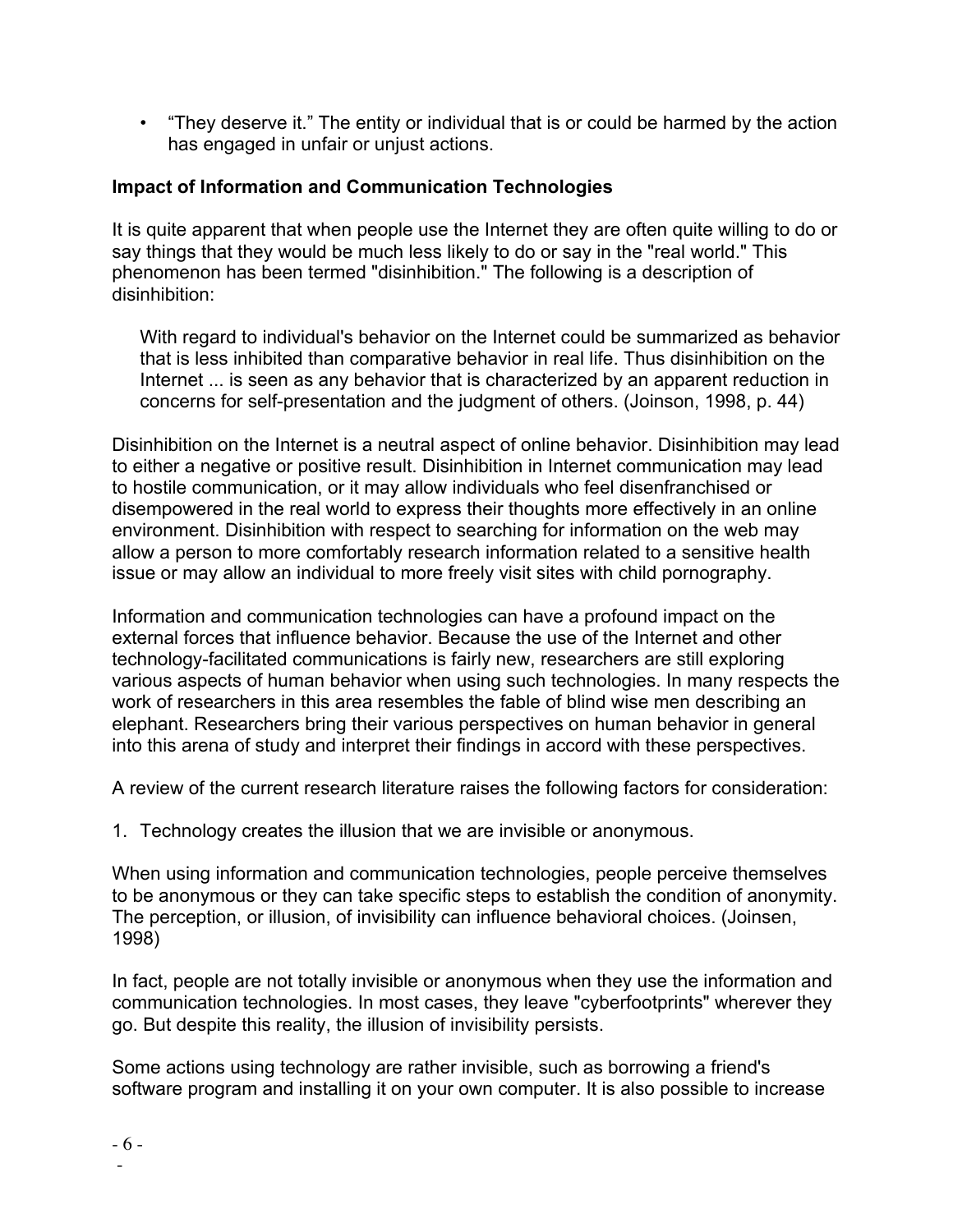the level of invisibility with the use of technology anonymizer tools. Establishing a pseudonymous account enhances invisibility. The fact that many people may be engaged in a similar activity also leads to a perception of invisibility because individual actions are such a "drop in the pond" that they are unlikely to be detected.

Invisibility undermines the potential impact of both the potential of a negative consequence administered by an authority and social disapproval. Invisibility also makes it easier to rationalize an irresponsible or harmful action due to the lack of potential for detection and punishment.

If a transgression cannot be detected and a person is unlikely to be punished, threats of punishment are not likely to have any impact whatsoever on behavior. Thus, strategies that seek to influence responsible behavior by threatening legal action or some other punishment, will likely not be influential unless there is clear information provided regarding how those engaged in irresponsible or harmful behavior will be identified.

An interesting analysis can be made regarding this aspect when evaluating issues related to the use of file-sharing technologies to download copyrighted music, software, and movies. The millions of individuals using file sharing for activities that are clearly illegal demonstrate the impact of the perception of invisibility on behavior. It is likely that prior to the lawsuits filed by the Recording Industry Association of America, many people simply did not think that they could be identified. It appears that there has been a reduction in file sharing activity, but it is unknown if the lawsuits, which demonstrated the lack of invisibility, were totally causative. This is because the lawsuits coincided with the introduction of legal distribution mechanisms. However, many millions individuals are still engaged in the illegal downloading of copyrighted music. It is likely that some perceive themselves to be safe due to the "drop in the pond" anonymity. Others are apparently seeking steps to become more anonymous when engaged in file-sharing. However, given that file-sharing programs also include "spyware," it appears that the search for anonymity may be in vain.

The issue of the impact of invisibility on human behavior is not a new consideration. Plato raised this very same issue in his story about the Ring of Gyges In this story, a shepherd found a magical ring. When the stone was turned to the inside of his hand, the shepherd became invisible. Thus questions were raised: How will we choose to behave if we are invisible? Will we do whatever we want to do because we know that nobody can catch and punish us? Will we do something that could hurt someone because we know that nobody can tell who did this? Or will we do what we know is right?

Complicating this issue is the recognition that there are very good reasons for the creation of anonymity on the Internet. Certainly, steps taken to remain anonymous from potential spammers, such as creating an anonymous e-mail account that is used for registrations and other activities that are likely to lead to harvesting of that account for spammers, are beneficial. Being able to anonymously search for sensitive information, for example, a teen seeking information related to questions regarding their sexual orientation, is also of great value. From a global perspective, individuals living in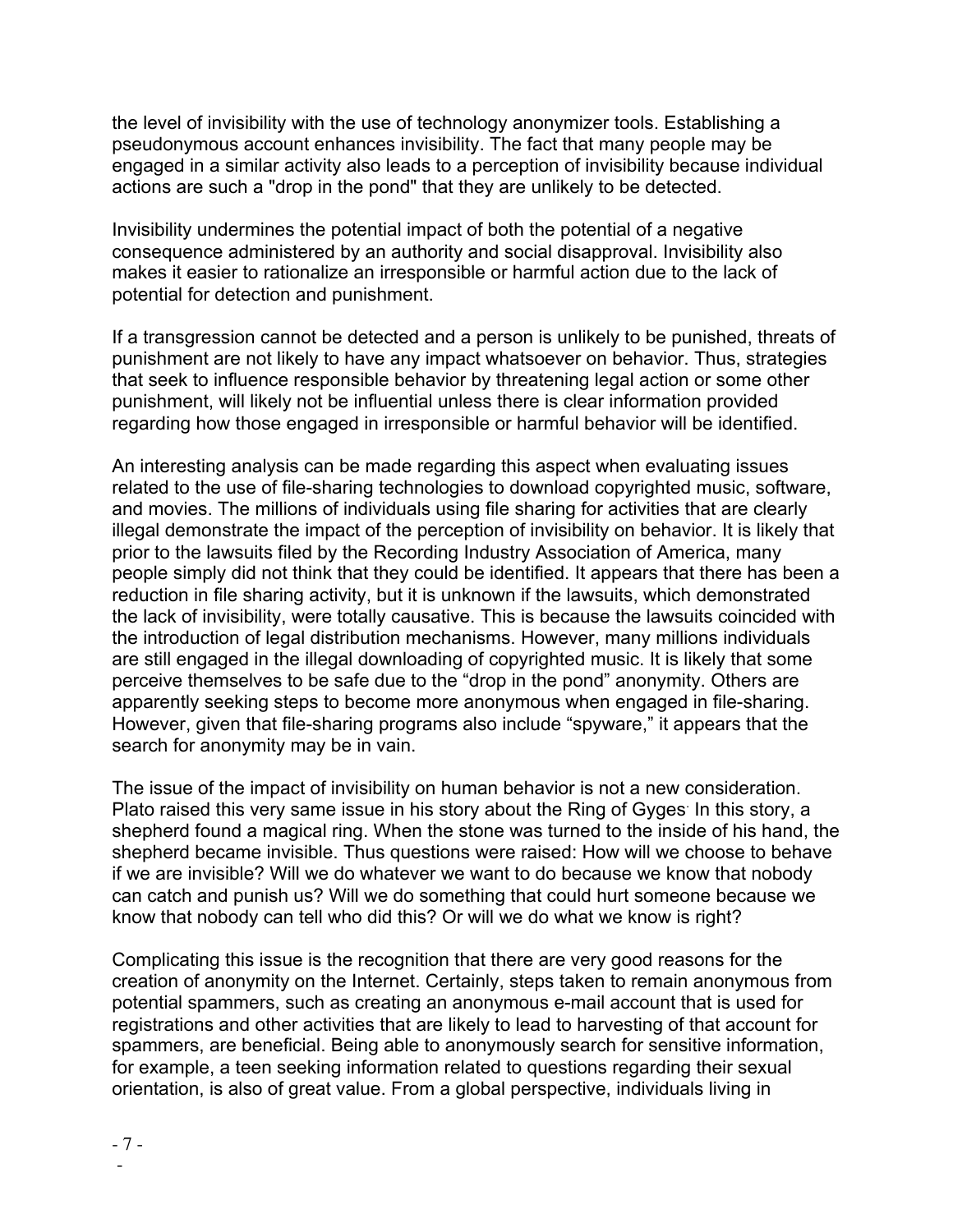countries where there are repressive regimes that restrict access to information or seek to detect communications that are contrary to the interests of the regime have a strong interest in the use of technology tools that can create anonymity.

All young people should be taught to create an anonymous username for use in any public Internet environment, including profiles, blogs, and any communication activities. The use of anonymous usernames is an essential strategy to protect young people from anyone who might misuse their personal contact information, including predators, cult recruiters, cyber stalkers, and marketers. Further complicating this issue is the recognition that from a developmental perspective, young people are more heavily reliant on external forces that influence responsible behavior and have not fully developed an internal behavior control mechanism. Therefore, we are presented with a direct conflict. Actions that are deemed necessary to protect a child or teen's personal safety can directly lead to the perception of anonymity and thus can undermine the inclination to engage in responsible behavior due to lack of detection by authority.

2. Reduction of social and contextual cues and tangible feedback.

The reduction of social and contextual cues, such as body language and tone of voice, can have a variety of impacts. These impacts include a reduction in tangible, affective feedback if an online action has caused harm to another, reduction in the influence of social norms and constraints, resulting in behavior that is not in accord with those norms, and the reduction of social cues related to social status which leads to greater participation by those who are at a lower level in a social hierarchy. (Keisler et al., 1984; Seigal, et al, 1986)

When people use technology, there is a lack of tangible feedback about the consequences of actions on others. People are distanced from a perception of the harm that their behavior has caused. This lack of tangible feedback undermines the empathic response, and thus undermines feelings of remorse if one engages in irresponsible or harmful behavior. The lack of tangible feedback also makes it easier to rationalize an irresponsible or harmful action as not having caused harm to anyone.

Developmentally, it is important to recognize that the cognitive ability to take the perspective of another emerges in the teen years. This cognitive perception-taking is an essential foundation for a predictive empathic response to harm suffered by an unseen other. Therefore, children and younger teens are communicating with others online prior to and during the time when they are developing the cognitive perception abilities that enable them to detect or predict how another might feel in response to their communication.

In addition to impacting an empathic response, the reduction of social and contextual cues can influence behavior by reducing the impact of social disapproval. A negative aspect of such deregulated behavior may appear as hostile communication, also known as 'flaming.' Virtually everyone who has used Internet e-mail has had the experience of sending or receiving electronic communication that expressed thoughts in a more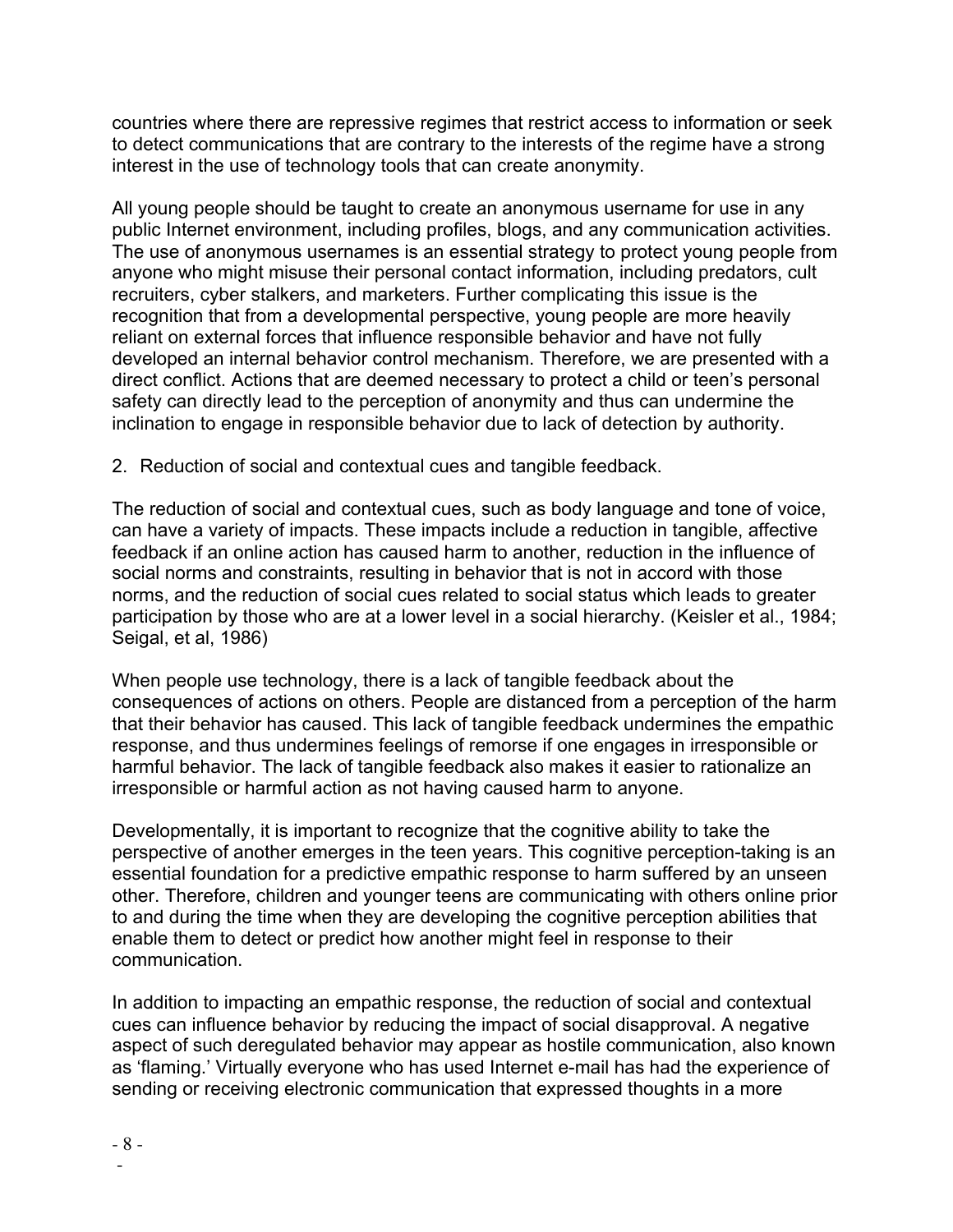vociferous manner than would have occurred in the context of in-person communication.

A positive aspect of the reduction of the impact of the reduction of social cues related to social status appears to result in greater online participation by those who are at a lower level in a social hierarchy. Researchers investigating computer mediated group communications found that the reduction of social cues related to social status appeared to lead to greater participation by those who are at a lower level in a social hierarchy. (Keisler et al., 1984; Seigal, et al, 1986) When engaged in face-to-face group communications, the "secretary" rarely contributes to the conversation when the "boss" is present. Whereas in computer-mediated communications, the "secretary" appears to be much more inclined to offer his or her opinions on matters under discussion.

Whereas a student who is at a lower status within the social hierarchy of a school, including a student who is being bullied by someone at a different status level, may be disinclined to speak up in the real world, the impact of the reduction of social cues may allow that lower status student to feel more comfortable in speaking up online. Thus, there is a research basis to understand how a lower status, bullied student could become the perpetrator of online harmful speech.

As discussed above, the ability to take the perspectives of others is also developmental in nature. Therefore, young people may be potentially even less sensitive to the perspectives or needs of others and, therefore, may fail to be adequately sensitive to the actual or potential consequences of their online speech especially when communicating or acting in an environment where there are reduced social cues.

3. Different social expectations for different online environments, expectations that range from responsible to irresponsible.

People tend to gravitate to certain online group environments. The social norms of these groups may vary widely. Within some groups, there are norms that support respectful online communication and responsible online behavior, whereas other environments support more volatile communication or other irresponsible or harmful behaviors. Therefore, while the influence of in-person social cues might be diminished, it appears that most online groups establish a mechanism whereby transmission of social cues regarding expectations within individual online environments occurs. (Reicher, et al, 1995)

This factor likely tends to work in combination with the above factor of sensitivity to social cues. Individuals differ with respect to the degree to which they are sensitive to the online transmission of social norms and cues, willing to abide by such norms, and have the self-control to do so.

4. The ability to establish and maintain multiple identities on the Internet, each of which may have motives and operating parameters that will interact differently within different online environments.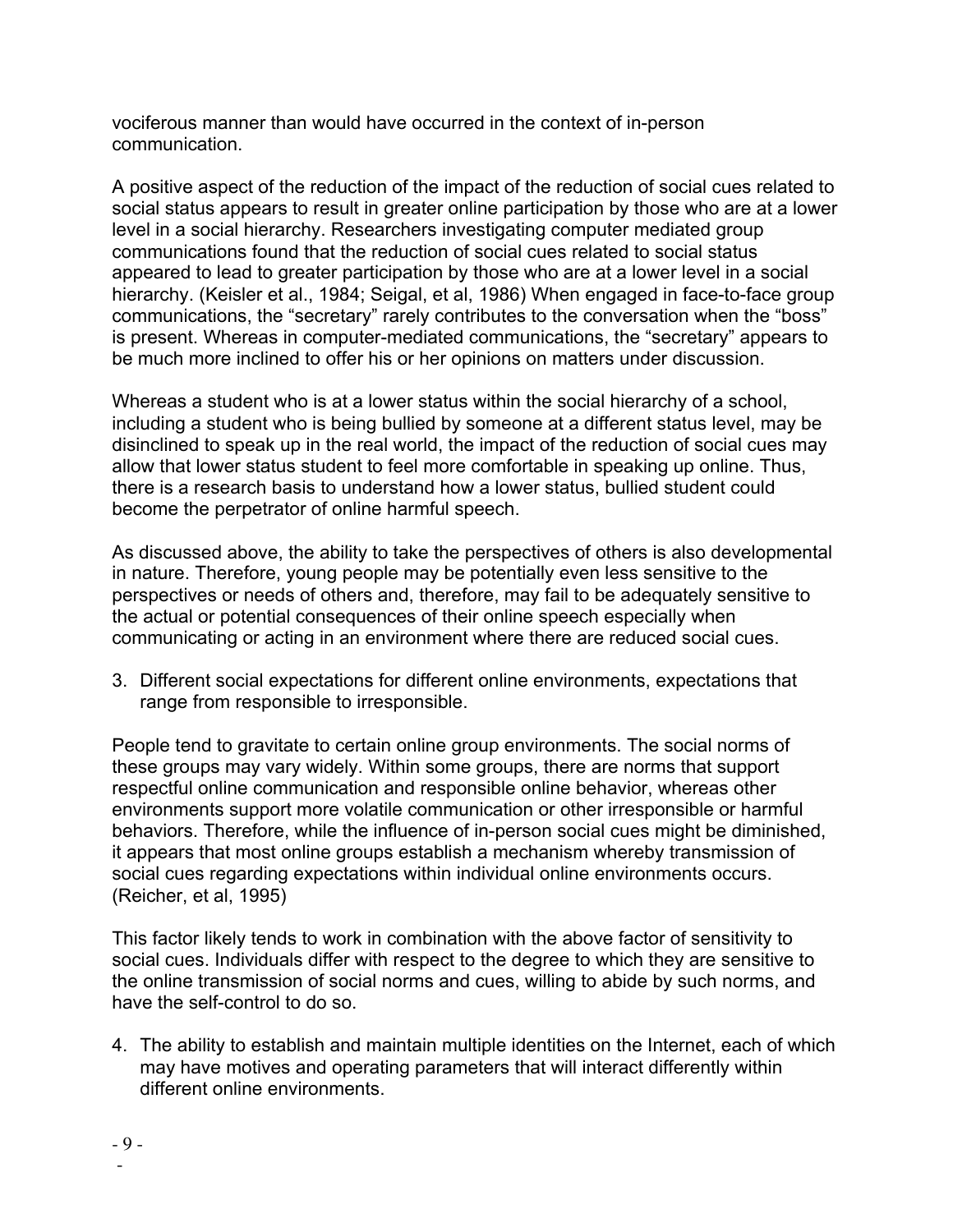The technology environment also allows for experimentation with multiple identities. (Turkle, 1995) Turkle's work builds upon Erickson's (1963) stage theory of development. Erickson notes that during adolescence, teens are inclined to play out different roles and identities, which facilitates their development of a core sense of their own personal identity.

Internet technologies significantly enhance the ability to create and experiment with multiple identities. She draws an analogy to the "windows" environment of a computer, where different aspects of self can function simultaneously.

"Windows have become a powerful metaphor for thinking about the self as a multiple, distributed system. ... The self is no longer simply playing different roles in different settings at different times. The life practice of windows is that of a decentered self that exists in many worlds, that plays many roles at the same time. Now real life itself may be, ... just one more window." (Turkle, 1996. p?)

It is probable that the ability and inclination of teens to maintain multiple, identities on the Internet provides the basis for a new rationalization to support irresponsible or harmful behavior that should be added to the above list:

• "It wasn't me, it was my online persona." I can deny responsibility for actions taken by one of my online persona.

## **Strategies to Address the Negative Influences of Information and Communication Technologies on Behavioral Choice**

It is important to recognize that the strategies are dependent on certain levels of cognitive development. Younger children simply do not have the cognitive ability to take various perspectives of others. However, as teens are the ones more likely to engage in irresponsible or harmful behavior, these strategies are more addressed towards the teen audience. However, there are important foundations for these strategies that can be addressed in childhood.

1. Emphasize the importance of avoidance of harm to others in the transmission and enforcement of moral values and social expectations.

As discussed above, the manner in which an individual characterizes a behavioral choice—whether involving a moral value, social expectation, or personal choice—is dependent on recognition of the degree to which that action may harm another. The greater the degree the possible action will cause harm to another, the higher the potential that the action will be considered to involve a moral value, rather than a social expectation that might not be relevant in a particular situation or a personal choice.

Moral values and social expectations are frequently transmitted to children in the form of rules, "Do not call other children names" or "Do not take another child's toy." A concern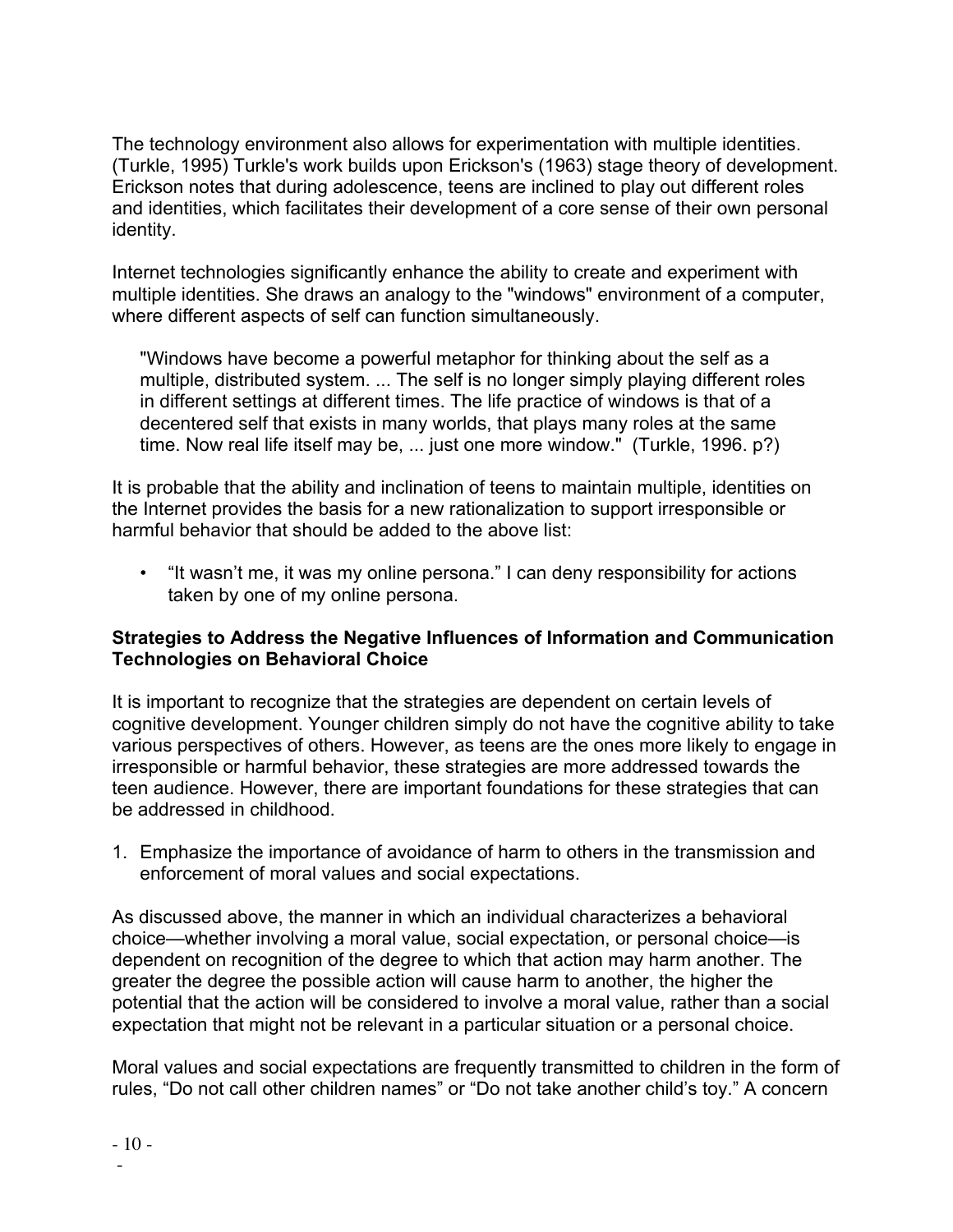with this approach to the transmission of values is that the expressed rule fails to include the reason for the rule. That reason is grounded in the value of not causing harm to another. This information must be conveyed to children in the context of discussions of the rules.

If rules are enforced using a punitive approach, rather than a disciplinary approach, the child's focus is shifted from recognition of the harm caused to another to anger at the adult authority who is enforcing the rule. If you ask a child "Why should you not hit another child?" and that child responds, "Because it is against the rules," or "Because I will get into trouble," the child's responses indicate a failure to connect the rule with the underlying value of not harming another.

A child who learns to base his or her behavioral choices on whether or not he or she will get into trouble is a child who will be more likely to misbehave when in an online environment that allows for invisibility. Grounding rules, values, and expectations in the concept of the importance of avoiding harm to others is a strategy to enhance responsible behavior under conditions when one perceives oneself to be invisible.

2. Help young people recognize and understand how actions can cause harm to people they cannot see.

As young people grow, they gain the ability to understand cognitively how other people think and feel. They can learn to look at things from the perspectives of others. This is the thinking part of empathy. The lack of social and contextual cues and tangible feedback when using information and communication technologies impairs the feeling component of empathy. We must help young people learn to rely on the thinking part of empathy when they use information and communication technologies.

Encouraging young people to think about and consider the perspective of others they cannot see is an educational strategy that can increase their ability to recognize harm caused to an unseen other.

3. Help young people learn to do what is right in accord with their own personal values, regardless of the potential of detection and punishment (and recognizing that this is a developmental task, maintain adequate supervision and monitoring, see #5 below).

We must enhance the reliance of young people on their own internalized personal moral code, recognizing that young people are in the process of developing this code. Shifting the focus away from rules and threats of punishments is an important strategy to accomplish this. Threats of punishment are simply an ineffective approach when the likelihood of detection and punishment is so remote. The message: "Don't do this because it is against the rules" has limited impact if you believe that you are invisible and that your actions cannot and will not be detected and punished.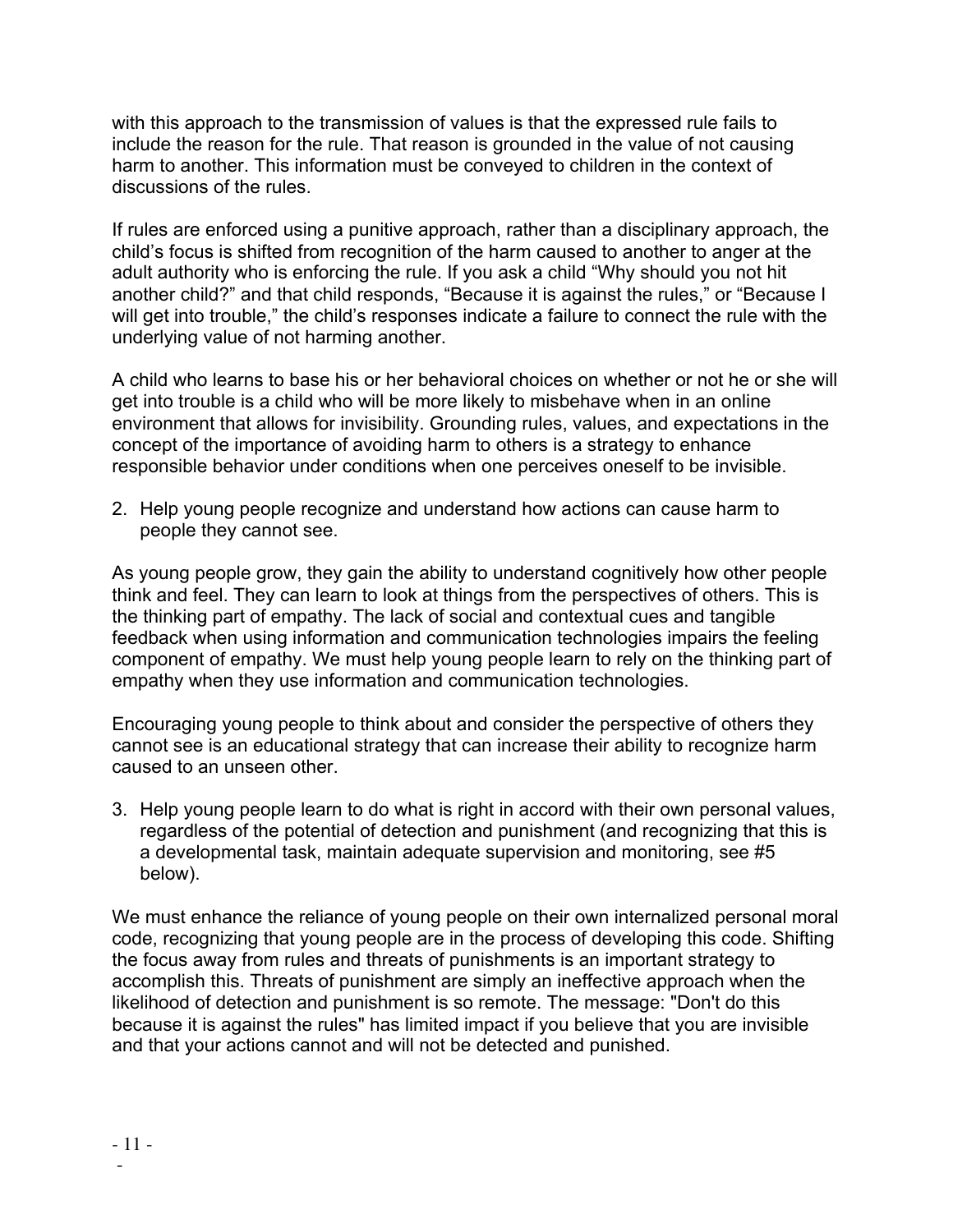The key to such preparation is education and appropriate discipline. We must focus the attention of young people on the *reasons* for the rules, rather than the potential of detection and punishment. By focusing on the reasons for the rules, we can help young people develop a more understanding and caring moral code and increase their reliance on this internal code rather than external enforcement measures.

A second important factor is enhancing the role of a young person's emerging personal identity and moral code as the primary focus of their attention in making behavioral choices. A consistent reminder that "the choices you make speak loudly to the kind of person you are" is a message that should be imparted to children as they grow.

4. Help young people learn to use effective decision-making strategies to help guide their behavior in a responsible way.

These strategies must be effective even though young people do not have tangible feedback and may perceive themselves to be invisible. Effective decision-making strategies, written in language that can be used to communicate with young people include:

• Golden Rule *How would you feel if someone did the same thing to you? If you would not want to have someone do the same thing to you, then the action is probably wrong.*

A version of the Golden Rule is found in every religion in the world. Encouraging young people to consider how they would feel if someone did the same thing to them is a powerful ethical decision-making strategy.

• Trusted Adult *What would your mom or dad, guardian, or another adult who is important in your life think? Your parents, guardians, or other adults who are important to you may not understand the Internet, but they know a lot about deciding whether an action is right or wrong. Considering how your parents, guardians, or other important adult would judge your actions, you will help you to act in accord with your family's values.*

Philosophers call this the Moral Exemplar. Young people can be encouraged to model the behavior of those whose opinions are important to them. This strategy also brings in the importance of acting in accord with the values that have been established by the family.

• Is There a Rule? *Generally, rules or laws have been created to protect the rights of people and to serve the common good. Rules and laws provide good guidance on whether or not an action is right or wrong.*

It is important for young people to recognize the basis upon which rules have been created. Rules are created to protect the rights of people and to serve the common good. The focus must always be on the reason for the rule, not the rule itself. This is a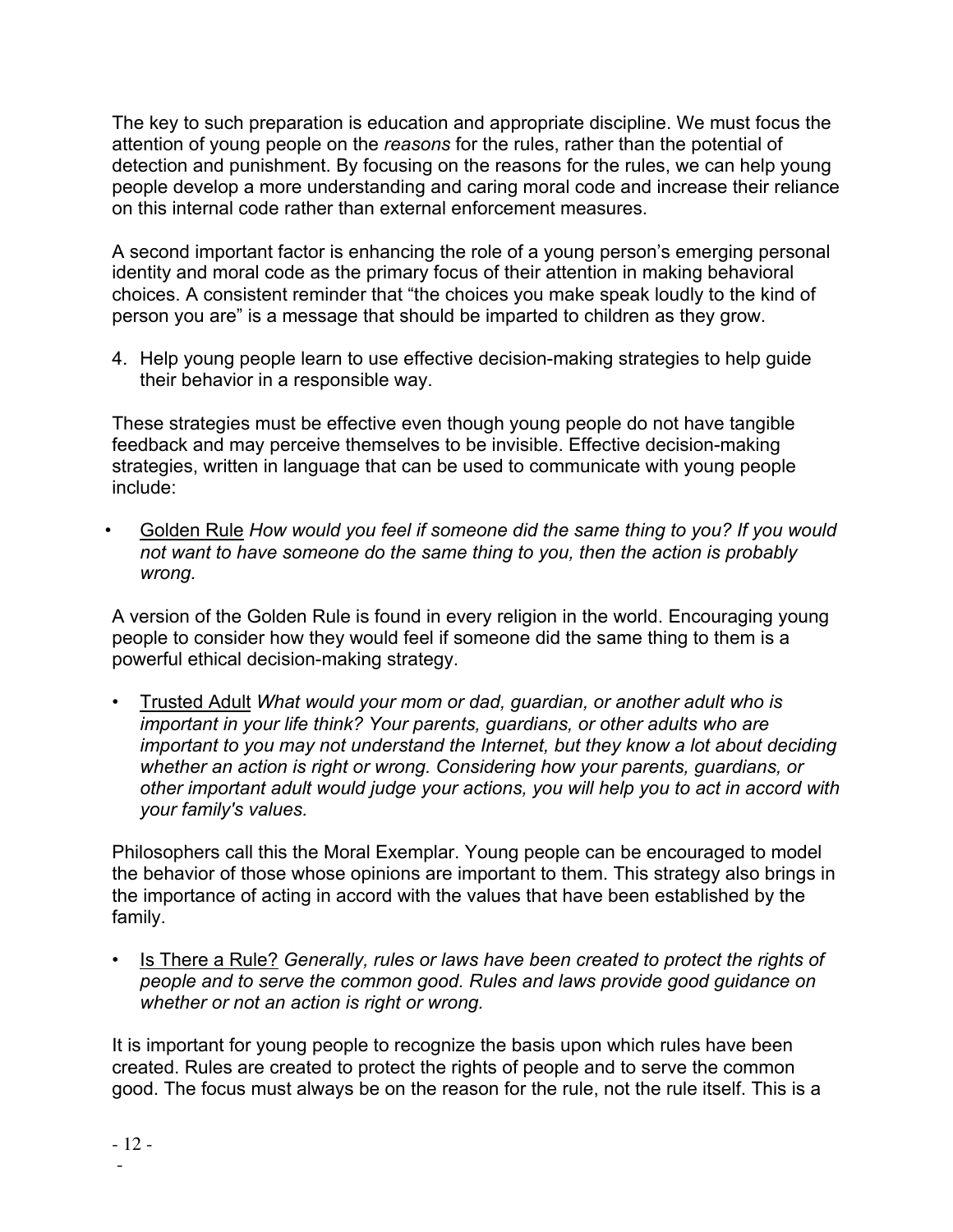very important distinction. Young people may think that if they are invisible and no one can punish them for violating a rule, then the rule is of no importance.

• Front Page *If your action were reported on the front page of the newspaper, what would other people think? One way to make good decisions is to act as if the whole world can see what you are doing.*

The Front Page strategy is another decision-making strategy that can help to address the perceptions of invisibility. There have been a number of widely reported incidents where an individual thought his or her actions were private, only to find them ultimately reported on the front pages of various newspapers. When such articles appear, they provide a valuable "teachable moment."

• If Everybody Did It *What would happen if everybody made a decision to do this? Consider what kind of world this would be if everyone did what you are thinking of doing. You might think that you are only causing a "little bit of harm." But if everyone else is also doing a little bit of harm, then someone else might be suffering a lot of hurt.*

This strategy is an updated version of Kant's Moral Imperative. Encourage young people to add up the large amount of harm caused by many people engaging in small acts of harm.

• Real World *Would it be OK if you did this action, or a similar action, in the real world? Just because you do something in cyberspace, does not mean that you cannot hurt someone. Actions in cyberspace can cause just as much harm to someone else as actions in the real world.*

Considering actions in the context of the "real world" can help to create a better understanding of the consequences of actions on unseen others. The Real World thinking strategy will help to bring about a better understanding of the real harm caused to real people.

• Reflection *On the Net, what you do, reflects on you. How does this action reflect on who you are and want to be.*

This strategy ties into a teen's emerging personal identity and personal moral code. All actions taken on the Internet are a reflection of the values of the individual taking those actions.

5. Ensure accountability by remaining "hand's on" while young people are learning these lessons.

The children of parents who are "hand's on"—that is know where their children are, what they are doing, and who they are doing it with—and who keep lines of communication open, are much less likely to engage in risky behavior. When young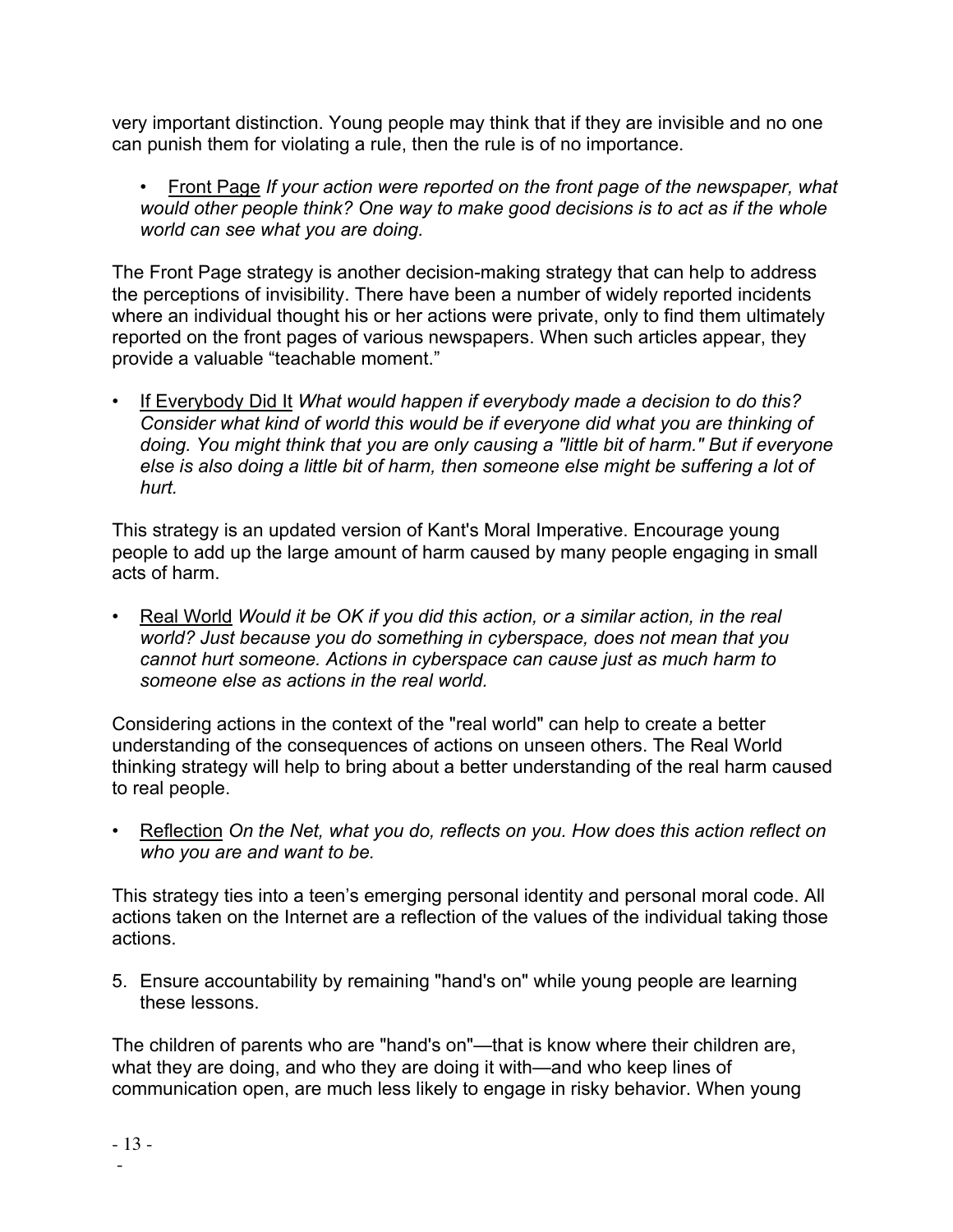people are using the Internet, responsible adults in their environment need to remain "hand's on." Effective supervision and monitoring are essential strategies to remain "hand's on."

It is necessary to recognize that the development of an internalized personal moral code is a task that is accomplished primarily during the teen years, with the foundation laid in earlier years, and requires a certain stage of cognitive development. We should, therefore, not be surprised if, in an unsupervised environment, teens fail to act in accord with the values that are hopefully part of their emerging internal personal moral code. Active adult involvement in the form of supervision, monitoring, and appropriate discipline is still necessary.

Within the school environment, there clearly should be a lack of invisibility due to effective supervision and monitoring. Within schools, students need to be fully aware that they have limited privacy with respect to their online activities and files, that routine monitoring including technical monitoring is occurring, and that individualized investigations may occur if there is a reasonable suspicion that they may have engaged in misuse.

Parents should also be advised about the importance of keeping the computer in a public place in the home and the need for ongoing supervision. It is also important to establish a ground rule that parents have access to files on any computer in the home—i.e. teens may not establish personal file protection on their home computer—because parents are legally responsible for any injury to others caused by teen's online behavior.

### **References**

Bandura, A. (1991). Social cognition theory of moral thought and action. In Kurtines, W. M. & Gewirtz, J. L. , *Handbook of Moral Behavior and Development*, *Vol I. .* Hillsdale, N.J: Lawrence Erlbaum Associates.

Erickson , E. (1963 [1950]). *Childhood and Society*, 2nd rev. ed.. New York: Norton.

- Hoffman, M. L. (1991). Empathy, social cognition & moral action. In Kurtines, W. M. & Gewirtz, J. L., *Handbook of Moral Behavior and Development, Vol I. .* Hillsdale, N.J: Lawrence Erlbaum Associates.
- Joinson, A.N. (1998). Causes and implications of disinhibited behavior on the Internet. In Gackenbach, J. (Ed.). *Psychology and the Internet: Intrapersonal, Interpersonal and Transpersonal implications* (pp. 43-60). New York: Academic Press.
- Kiesler, S. Siegal, J., & McGuire, T.W. (1984) Social psychological aspects of computer mediated communications. *American Psychologist*. 39:1123-1134.